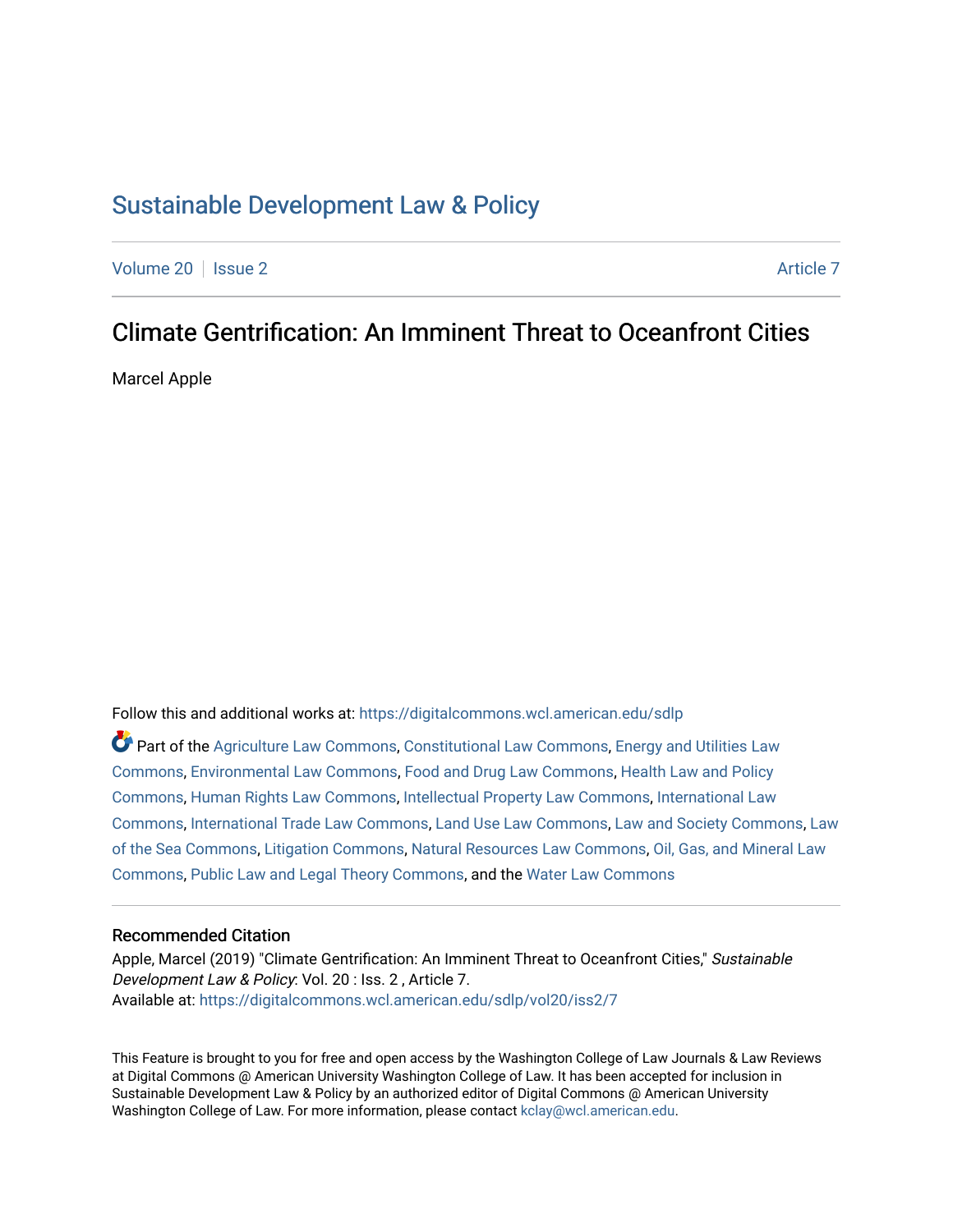# CLIMATE GENTRIFICATION: AN IMMINENT THREAT TO OCEANFRONT CITIES

*By Marcel Apple*\*

## **I. overvIew**

Traditionally, gentrification occurs when real estate prices<br>appreciate, leading to significant cultural change in<br>low-income communities and involuntary displacement<br>of low-income residents l. In recent were Minni-Eleride appreciate, leading to significant cultural change in low-income communities and involuntary displacement of low-income residents.<sup>1</sup> In recent years, Miami, Florida is beginning to feel the impacts of "climate gentrification."<sup>2</sup> Highincome buyers, who historically develop property close to the ocean, are affected by rising sea levels and increasingly look inland to develop areas on higher ground.<sup>3</sup> The influx of real estate investments in these is expected to lead to spiking home prices and property taxes, forcing many longtime community members to abandon their homes.<sup>4</sup>

Homeowners in these communities already report approaches from developers offering buyouts and relocation as renters are experiencing dramatic increases in rent.<sup>5</sup> While the thought of relocating may be appealing to some, due to home prices increasing up to 1,121% , these trends have decreased the overall amount of affordable housing left in the city.<sup>6</sup> As a result, victims of climate gentriication are increasingly forced to leave Miami due to the lack of affordable housing.<sup>7</sup> This article will outline various precautionary initiatives, policy implications, and litigation avenues that should arise as a means to protect these vulnerable communities.

## **II. MIAMI'S MUNICIPAL INITIATIVES TO ADDRESS ClImaTe genTrIFICaTIon are a good STarT**

In 2017, the City of Miami and Miami Beach passed a \$400 million bond measure, half of which will fund flood mitigation projects and other measures to adapt to sea-level rise.<sup>8</sup> Subsequently, in 2018, Miami became the first city in the country to pass a climate gentrification resolution.<sup>9</sup> As part of this resolution, the city is studying how low-income communities on higher ground are affected by climate gentrification driven by sea-level rise.<sup>10</sup> Furthermore, the resolution focuses on how the city can stabilize property tax rates in these areas, with hopes of keeping affected individuals in their homes.<sup>11</sup>

Legal scholars and climate change experts nationwide have praised this unprecedented initiative, acknowledging the city's proactive approach in identifying and protecting a population that is already considered vulnerable for other, non-climate related reasons.<sup>12</sup> The city's initiatives are a refreshing approach, considering the United States' history of abusing the power of eminent domain to transform 'blighted' areas.<sup>13</sup>

#### **III. PREVENTATIVE POLICIES AND LEGISLATION ARE NEEDED**

While Miami's climate gentrification resolution is an important first step, oceanfront cities like Miami will need to implement policies and legislation to protect vulnerable lowincome communities from displacement. So far, Miami has passed legislation that mandates a greater workforce housing allowance—housing that is specifically allotted for middleincome families in Overtown, an inner-city neighborhood of Miami that is feeling the pressure of climate gentrification.<sup>14</sup> Additionally, developers have suggested zoning changes that would allow slightly larger buildings that make room for more residents but still fit with the character of the community.<sup>15</sup>

Another proposed solution is a property tax freeze for the residents of areas feeling targeted pressure to sell.<sup>16</sup> Cities like Boston and Philadelphia have implemented this approach to prevent displacement, "promote neighborhood stability, preserve character, and provide a dividend of sorts to those who have stayed through years of high crime, population loss, and declining property values."<sup>17</sup> However, under this approach, property taxes accrue and homeowners owe them in a lump sum when and if they sell. Furthermore, tax freezes would be irrelevant for renters, who are nearly twice as likely to be displaced by gentrification.<sup>18</sup>

Lawmakers have also suggested the use of community land trusts (CLTs).<sup>19</sup> Under this approach, a nonprofit buys a piece of land in an at-risk neighborhood and builds multiple houses to be leased to low-income residents.<sup>20</sup> This tactic intends to insulate communities from development pressure and create an island of affordability. Recent empirical studies have proven that CLTs in at-risk neighborhoods (1) significantly decrease the likelihood of gentriication, (2) stabilize income levels, (3) mediate the decrease of affordability, and  $(4)$  retain rental units.<sup>21</sup>

## **IV. LEGAL IMPLICATIONS**

Climate gentrification's origins distinguish it from traditional, development-based gentrification. Experts have traced the source of traditional gentrification to the disproportionate movement of educated millennials to inner city neighborhoods in large municipalities.<sup>22</sup> This movement triggers redevelopment and leads to the displacement of the neighborhood's low-income residents.<sup>23</sup> As seen most recently in Washington, D.C., anti-gentrification lawsuits often attack discriminatory policies or zoning practices.<sup>24</sup>

<sup>\*</sup>J.D. Candidate, American University Washington College of Law 2021